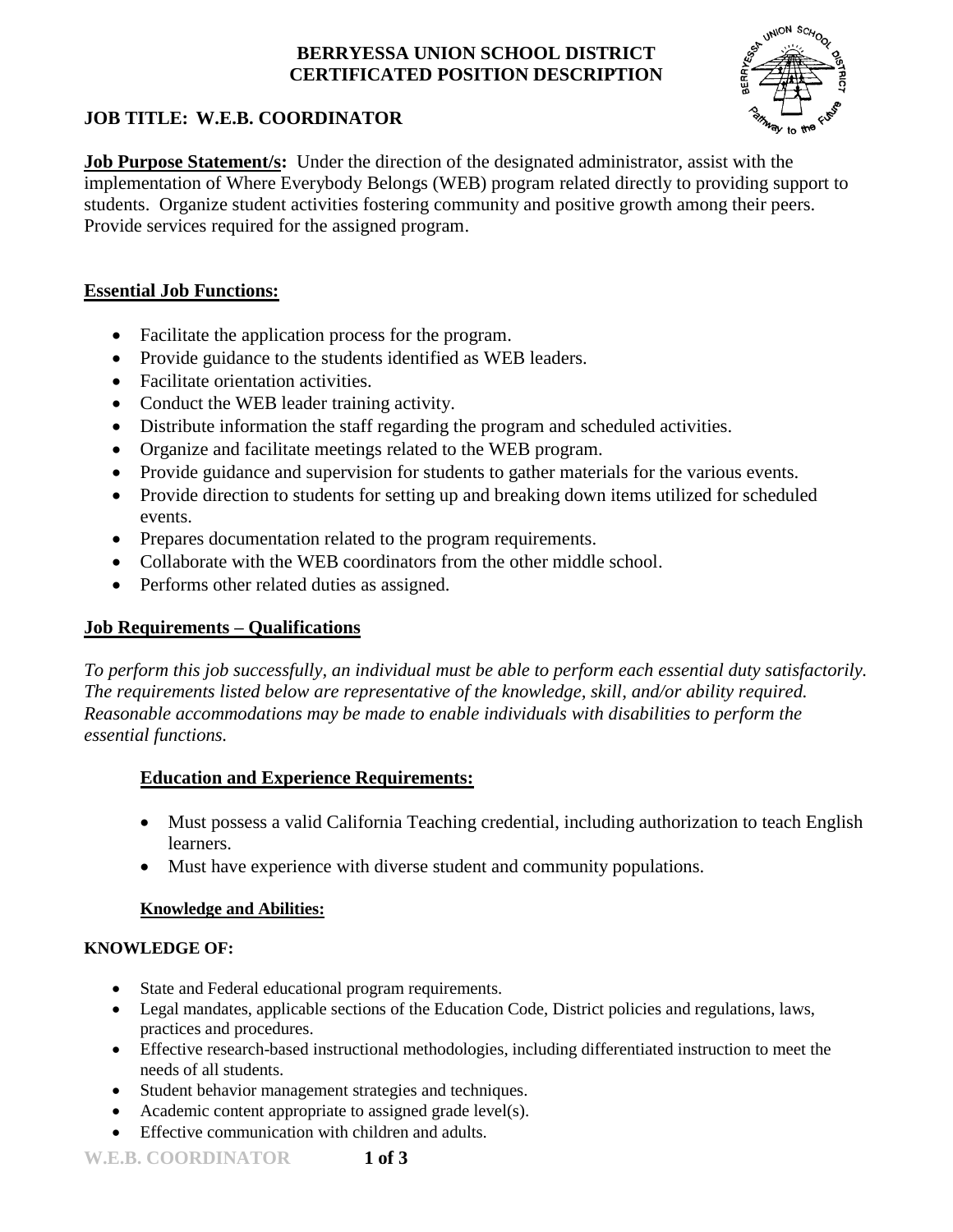# **BERRYESSA UNION SCHOOL DISTRICT CERTIFICATED POSITION DESCRIPTION**

# **JOB TITLE: W.E.B. COORDINATOR**



- Methods for assessing students' academic needs.
- A variety of instructional strategies for meeting students' assessed academic needs.
- The California Common Core State Standards.
- Appropriate instructional materials that are aligned to the California Common Core State Standards
- Best practices in the teaching and learning of English Language Development.
- The analysis and use of data and other evidence to inform instructional practice.
- Effective coaching and staff development techniques for adult learners.
- The operation and use of a computer workstation, software for producing a variety of documents, and presentations.
- Strategies for working collaboratively with all stakeholders in a multicultural and multilingual setting.
- Correct English usage, grammar, spelling, punctuation, and vocabulary.
- Record-keeping, report preparation, filing, and proofing techniques.
- Effective oral and written communication skills.
- Interpersonal skills using tact, patience and courtesy.
- State laws and District regulations which govern professional conduct and accountability.

#### **ABILITY TO:**

- Demonstrate and communicate effective research-based methodologies, including differentiated instruction to meet the needs of all students.
- Develop and implement lesson plans that are aligned to the California Common Core State Standards and are appropriate to student needs.
- Assess student needs and design instruction to meet the identified needs.
- Establish and maintain effective working relationships and good rapport with students, site administrators, other staff members, and parents.
- Work successfully in a culturally and linguistically diverse community.
- Use district data systems to facilitate data discussions and use data to inform instruction.
- Support school leadership in fostering mutual respect of stakeholders.
- Reflect on instructional practice.
- Plan, organize, schedule and perform duties to support District-level and school site-level academic goals and the sustained focus on student achievement outcomes.
- To use correct English usage, grammar, spelling, punctuation, and vocabulary in oral and written communication.
- Maintain effective working relationships with a wide variety of groups and individuals, including District administrators, employees, parents or members of the public.
- Meet schedules and timelines.
- Work confidentially with discretion.

#### **Working Conditions: ENVIRONMENT:**

*The work environment characteristics here are representative of those an employee encounters while performing the essential functions of this job. Reasonable accommodations may be made to enable individuals with disabilities to perform the essential functions.*

- Indoor
- Classroom environment
- Subject to driving to off-site locations to conduct work.

The noise in these environments is quiet to loud depending upon the activity in the particular part of the day.